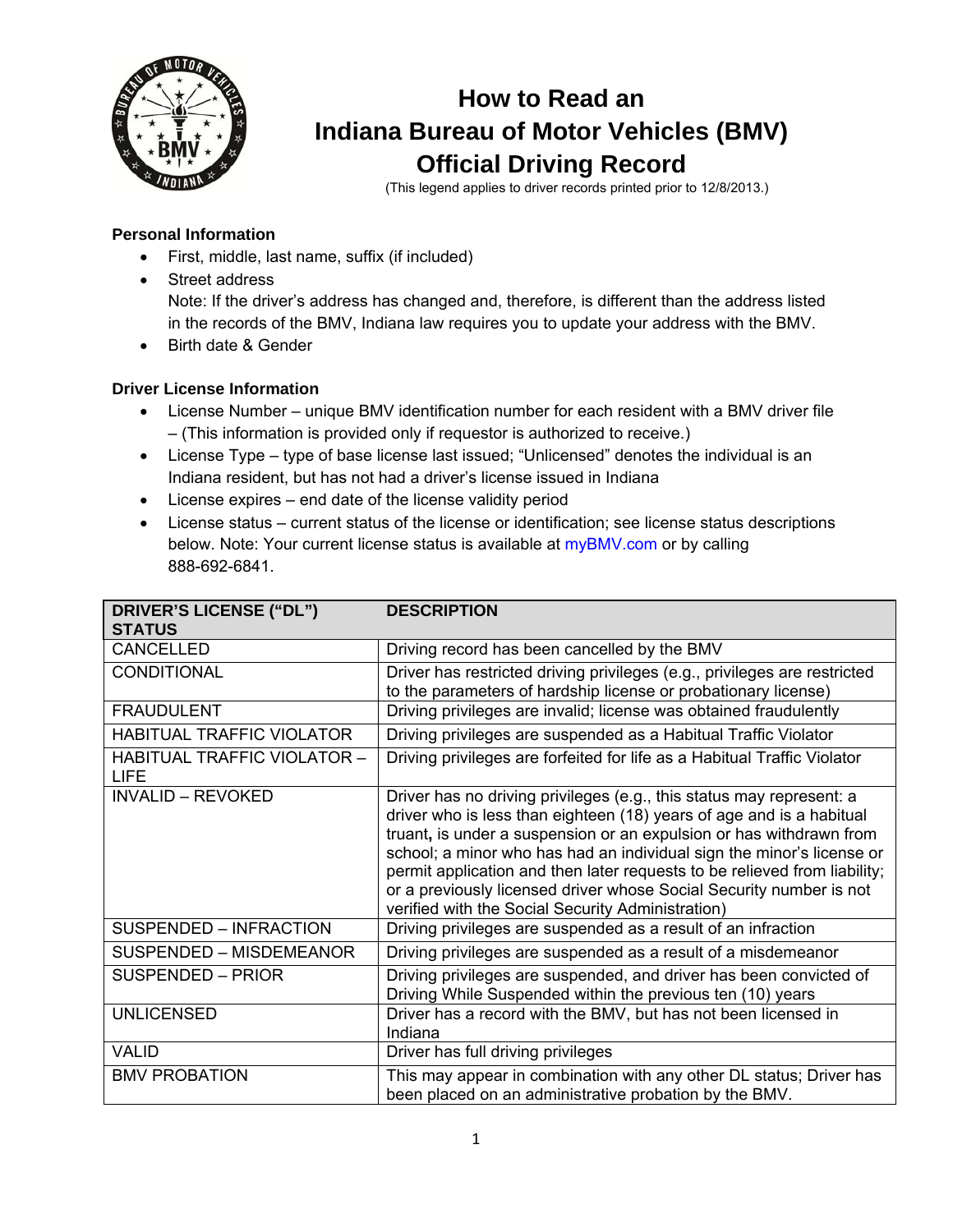| <b>COMMERCIAL DRIVER'S</b><br><b>LICENSE ("CDL") STATUS</b> | <b>DESCRIPTION</b>                                                                                                                            |
|-------------------------------------------------------------|-----------------------------------------------------------------------------------------------------------------------------------------------|
| <b>DISQUALIFIED</b>                                         | Commercial driving privileges are disqualified                                                                                                |
| <b>NONE</b>                                                 | Driver has no privileges to operate a commercial motor vehicle                                                                                |
| <b>PENDING TRANSFER</b>                                     | Driver has commercial driving privileges, which are being<br>transferred to a new state of record                                             |
| <b>RETEST</b>                                               | Commercial driving privileges are suspended pending a required<br>retest                                                                      |
| <b>TRANSFERRED</b>                                          | Commercial driving privileges have been transferred to a new<br>state of record                                                               |
| <b>VALID</b>                                                | Driver has privileges to operate a commercial motor vehicle within<br>the specified class                                                     |
| <b>VOLUNTARY SURRENDER</b>                                  | Driver has no privileges to operate a commercial motor vehicle<br>because driver has voluntarily surrendered commercial driving<br>privileges |

- Current Points Total of individual's points on record; violation points determined by Points Study Committee and adopted into Indiana Administrative Code
- Social Security number unique identifier assigned by the Social Security Administration (This information is provided only if requestor is authorized to receive.)

## **Physical Description**

Includes height, weight, hair color, eye color and organ donor information. (This information is provided only if requestor is authorized to receive.)

## **Restrictions**

Includes restrictions placed on an individual's driving privileges. A listing of restrictions may be found at [myBMV.com](www.mybmv.com).

# **Commercial Driver License (CDL) & CDL Learner Permit Information**

This section displays license/learner permit status, expiration date, license class, endorsements and restrictions. A listing of endorsements and restrictions can be found at [myBMV.com](www.mybmv.com).

# **Suspension Information**

This section lists all suspensions for the given individual. An asterisk (\*) next to the suspension description denotes active suspensions. Included at the top of this section are reinstatement requirements, if applicable. Reinstatement requirements must be met before driving privileges can be reinstated. This section identifies:

- When the individual is eligible for reinstatement,
- If current proof of financial responsibility (SR50) or proof of future financial responsibility (SR22) is needed (and the date when the requirement for proof of future responsibility expires) to be submitted electronically directly from your insurance provider,
- The total insurance/reinstatement fees due which must be paid by visiting [myBMV.com,](www.mybmv.com) by phone at 888-692-6841 or by mail.

In addition to the above requirements, you may be required to successfully pass a driver's license written knowledge exam, driving skills exam or vision screening.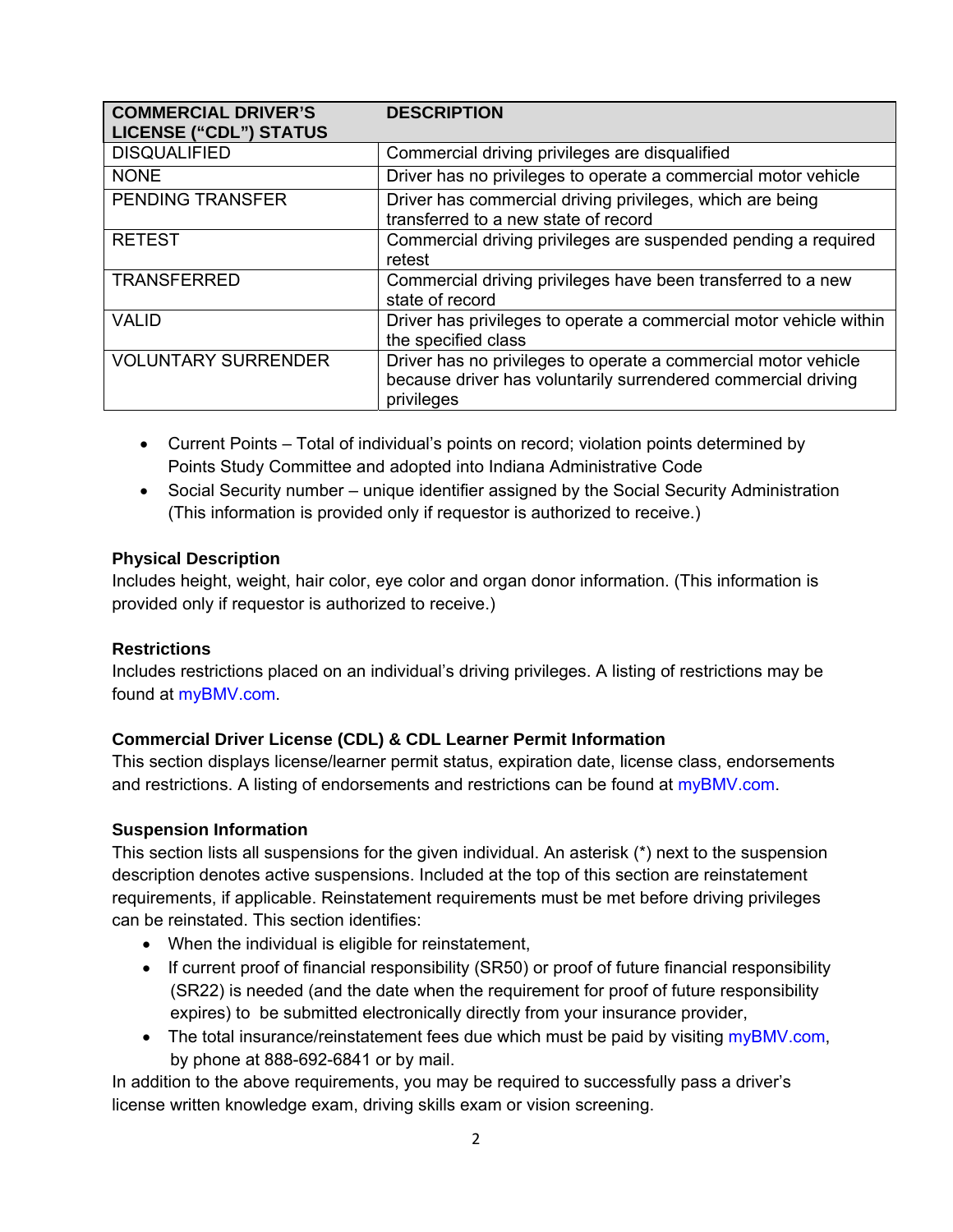The suspension information includes a unique suspension identifier ("Susp ID"), type of action ("Type"), description of the suspension ("Suspension Reason") including the case number, court and court phone number associated with the suspension, the date the suspension starts or started ("Suspension Effective Date"), the date the suspension ends or ended ("Suspension Expiration Date"), the date the suspension notice was mailed to the individual ("Mail Date"), the unique address to which the suspension notice was mailed ("Address ID"), and any fees associated with that suspension which are due to the BMV ("Fee Due"). Any outstanding reinstatement requirements are bolded in this section, such as future expiration dates and associated reinstatement/insurance fees. **Note: Suspensions with an expiration date of "Indefinite" denote suspensions which require reinstatement notification from the associated court or are life-long suspensions.**

#### **Common suspensions include:**

*Failure to provide proof of insurance to the BMV following a conviction for a traffic offense –* If the driver was insured at the time of the citation, the vehicle owner's insurance provider must electronically send proof of financial responsibility on behalf of the driver to the BMV for the vehicle and citation date in question. If the driver cannot provide proof of financial responsibility for the date and vehicle requested by the BMV, the driver will be subject to a 90-day suspension and a \$150, \$225 or \$300 fee prior to reinstatement. If the driver can provide proof of financial responsibility for the date and vehicle requested by the BMV, the suspension and fee will be removed from the driver record.

*Failure to provide proof of insurance to BMV following an accident* – If the driver was insured in the vehicle noted on the Indiana State Police accident report at the time of the accident, the vehicle owner's insurance provider must electronically send proof of financial responsibility on behalf of the driver to the BMV for the vehicle and accident date in question. If the driver cannot provide proof of financial responsibility for the date and vehicle requested by the BMV, the driver will be subject to a 90-day suspension and a \$150, \$225 or \$300 fee prior to reinstatement. If the driver can provide proof of financial responsibility for the date and vehicle requested by the BMV, the suspension and fee will be removed from the driver record.

*Failure to appear for driver safety program (DSP)* – The BMV requires the driver to successfully complete a driver safety program based on the number of traffic convictions. The suspension remains effective ("Indefinite") until the BMV is notified of successful completion of a BMVapproved driver safety program. Once completed, a four (4) point credit will be applied to the driver record, reducing the total by four points. However, only one four (4) point credit is allowed per three year period although completion of an additional DSP may be required by the BMV. **For a listing and phone numbers of BMV-approved DSP providers, visit [myBMV.](www.mybmv.com)com or call 317-232-2827.**

*Failure to Pay* – The BMV has received notice from a court instructing the BMV to suspend the license because the driver has failed to pay court costs/fines following a conviction. The suspension remains active ("Indefinite") until the BMV receives notice from the court that the fines have been paid. Call the court at the number listed on the Official Driver Record for information on satisfying the Failure to Pay suspension.